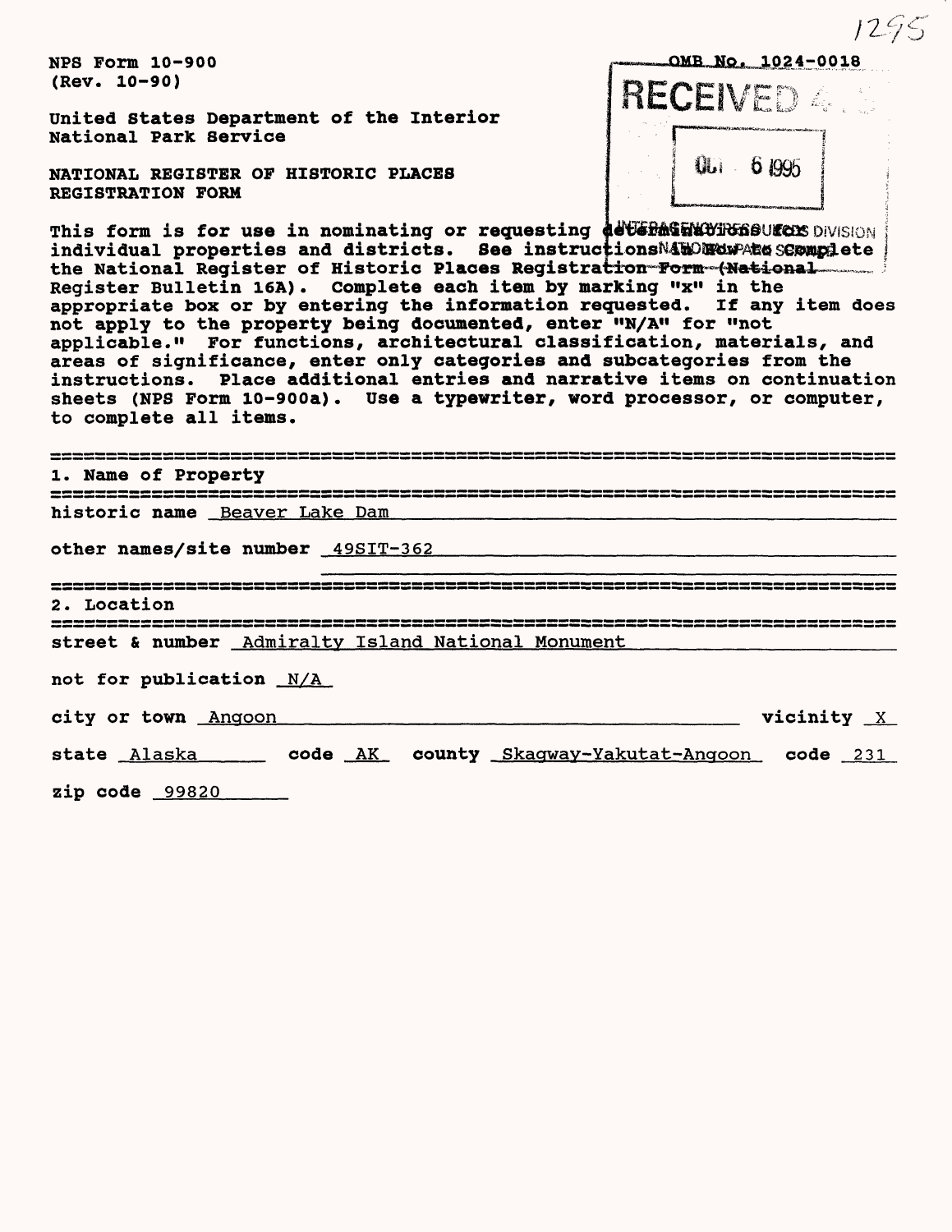| USDI/NPS NRHP Registration Form<br>49SIT-362, Beaver Lake Dam<br>Skaqway-Yakutat-Angoon, Alaska                                                                                                                                                                                                                                                                                                                                                                                                                                                                                                                                                                                                |                                   |    |
|------------------------------------------------------------------------------------------------------------------------------------------------------------------------------------------------------------------------------------------------------------------------------------------------------------------------------------------------------------------------------------------------------------------------------------------------------------------------------------------------------------------------------------------------------------------------------------------------------------------------------------------------------------------------------------------------|-----------------------------------|----|
| Civilian Conservation Corps Historic Properties in Alaska Page 2                                                                                                                                                                                                                                                                                                                                                                                                                                                                                                                                                                                                                               |                                   |    |
| 3. State/Federal Agency Certification                                                                                                                                                                                                                                                                                                                                                                                                                                                                                                                                                                                                                                                          |                                   |    |
| As the designated authority under the National Historic Preservation Act of<br>1986, as amended, I hereby certify that this $\angle$ nomination ____ request<br>for determination of eligibility meets the documentation standards for<br>registering properties in the National Register of Historic Places and<br>meets the procedural and professional requirements set forth in 36 CFR Part<br>60. In my opinion, the property $\angle$ meets $\angle$ does not meet the National<br>Register Criteria. I recommend that this property be considered<br>significant __ nationally $\angle$ statewide __ locally. ( __ See<br>continuation sheet for additional comments.)<br>wan 9. Albais |                                   |    |
| Signature of certifying official                                                                                                                                                                                                                                                                                                                                                                                                                                                                                                                                                                                                                                                               | $\frac{10 - 2 - 95}{\text{Date}}$ |    |
| <b>Forest Service</b>                                                                                                                                                                                                                                                                                                                                                                                                                                                                                                                                                                                                                                                                          |                                   |    |
| Federal Preservation Officer<br>State or Federal agency and bureau                                                                                                                                                                                                                                                                                                                                                                                                                                                                                                                                                                                                                             |                                   |    |
| MAN ZKINNL Store of commenting or other official<br>Alaska State Historic Preservation Officer                                                                                                                                                                                                                                                                                                                                                                                                                                                                                                                                                                                                 | Mar 31943                         |    |
| State or Federal agency and bureau                                                                                                                                                                                                                                                                                                                                                                                                                                                                                                                                                                                                                                                             |                                   |    |
| 4. National Park Service Certification                                                                                                                                                                                                                                                                                                                                                                                                                                                                                                                                                                                                                                                         |                                   |    |
| I, hereby certify that this property is:/<br>entered in the National Register<br>See continuation sheet.<br>determined eligible for the<br>National Register<br>See continuation sheet.<br>determined not eligible for the<br>National Register<br>removed from the National Register                                                                                                                                                                                                                                                                                                                                                                                                          |                                   | にて |
| other (explain):                                                                                                                                                                                                                                                                                                                                                                                                                                                                                                                                                                                                                                                                               |                                   |    |
| Signature of Keeper                                                                                                                                                                                                                                                                                                                                                                                                                                                                                                                                                                                                                                                                            | Date of Action                    |    |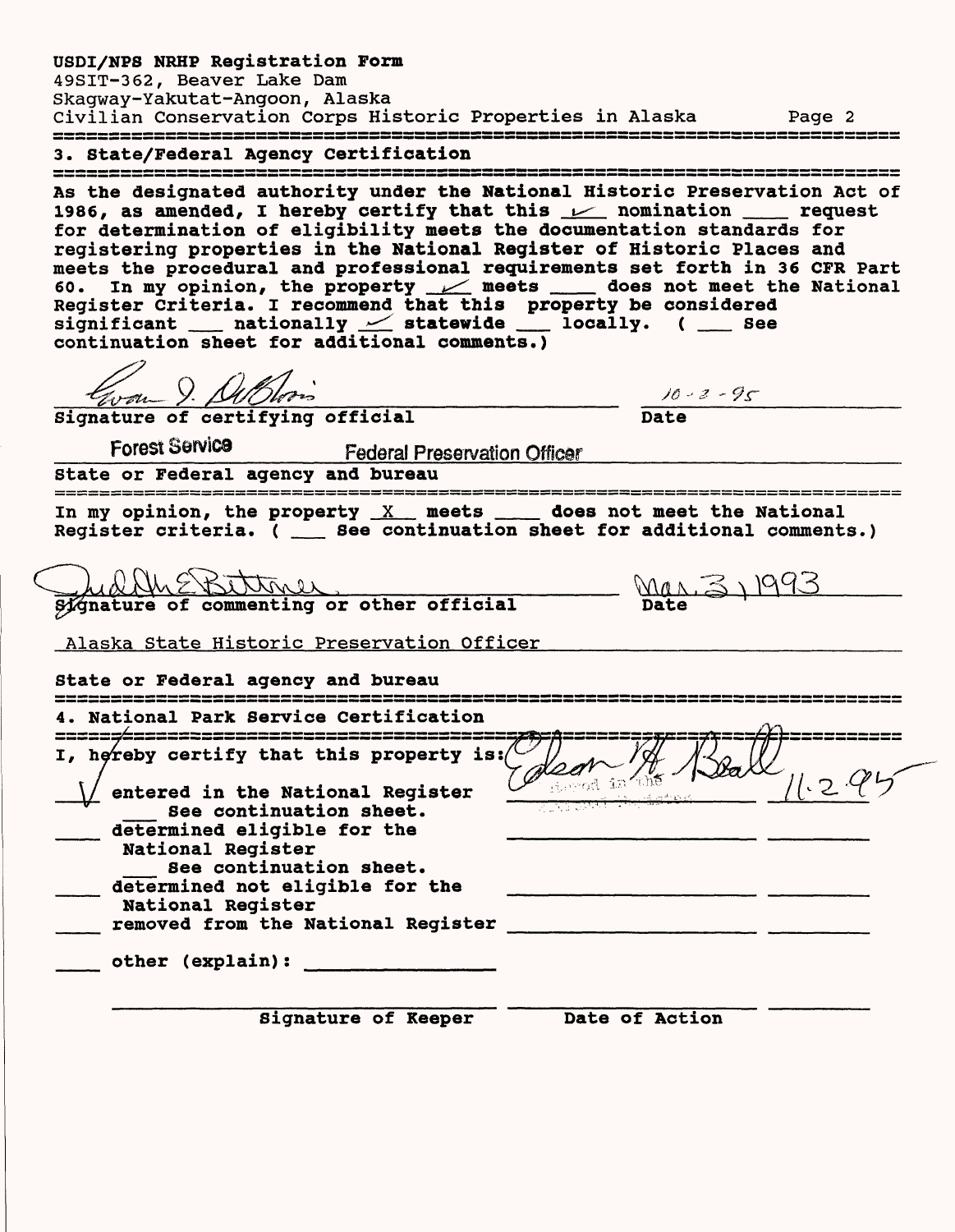USDI/NPS NRHP Registration Form 49SIT-362, Beaver Lake Dam Skagway-Yakutat-Angoon, Alaska Civilian Conservation Corps Historic Properties in Alaska Page 3 5. Classification Ownership of Property (Check as many boxes as apply) \_\_ private \_\_ public-local \_\_ public-State X public-Federal Category of Property (Check only one box)

- \_\_ building(s) \_\_ district
- 
- \_\_ site
- $X$  structure \_\_ object
- 

Number of Resources within Property

| Contributing | Noncontributing |  |
|--------------|-----------------|--|
|              | buildings       |  |
|              | sites           |  |
|              | structures      |  |
|              | objects         |  |
|              | <b>Total</b>    |  |

Number of contributing resources previously listed in the National Register  $0$ 

Name of related multiple property listing (Enter "N/A" if property is not part of a multiple property listing.)

Civilian Conservation Corps (CCC) Historic Properties in Alaska; Admiralty Island Civilian Conservation Corps Canoe Route, 1933-1937

6. Function or Use

Historic Functions (Enter categories from instructions) Cat: Recreation & Culture\_\_\_\_\_ Sub: Outdoor Recreation

Current Functions (Enter categories from instructions) Cat: Recreation & Culture\_\_\_\_\_ Sub: Outdoor Recreation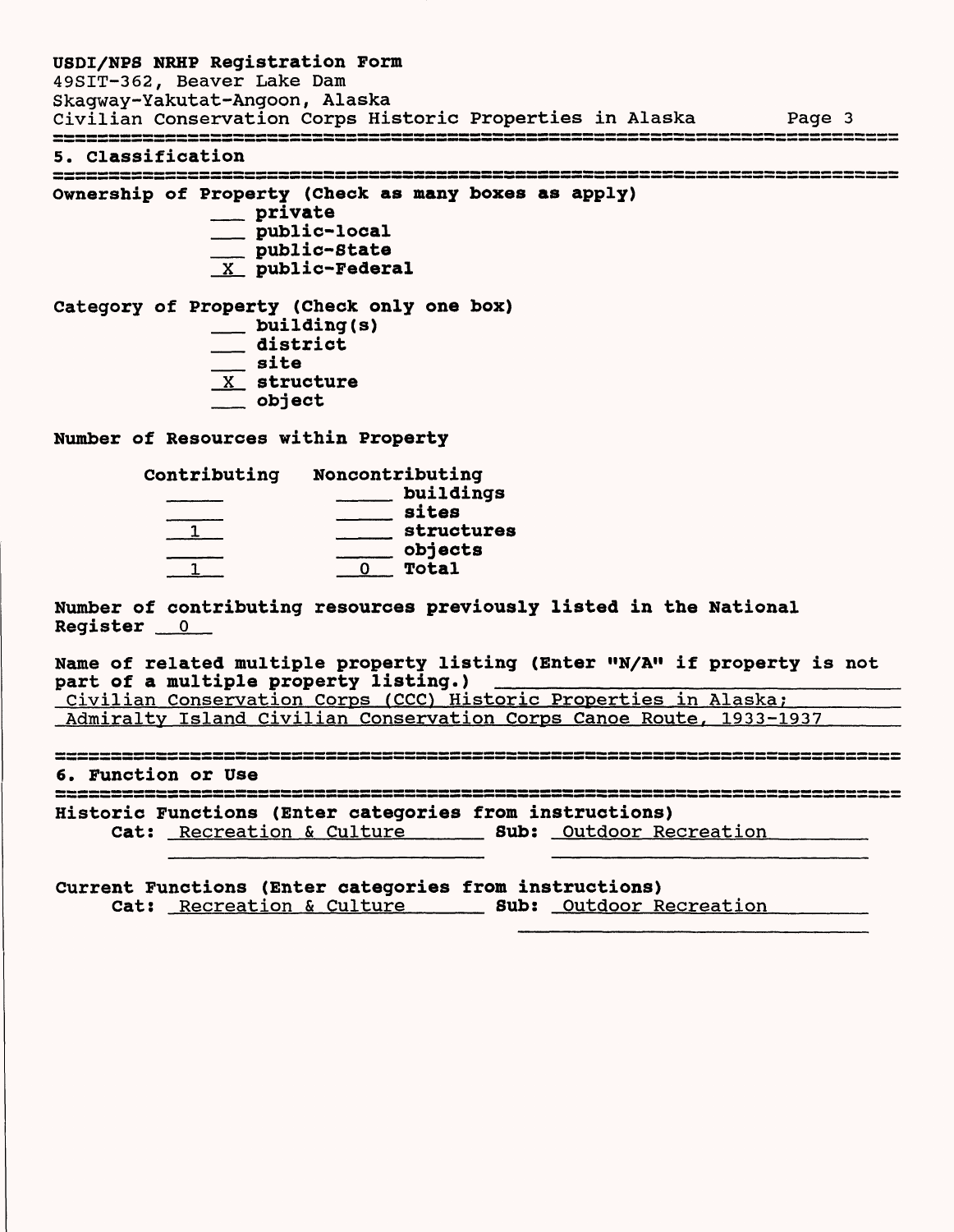| USDI/NPS NRHP Registration Form<br>49SIT-362, Beaver Lake Dam<br>Skaqway-Yakutat-Angoon, Alaska<br>Civilian Conservation Corps Historic Properties in Alaska | Page 4 |
|--------------------------------------------------------------------------------------------------------------------------------------------------------------|--------|
| 7. Description                                                                                                                                               |        |
| Architectural Classification (Enter categories from instructions)<br>Other: dam                                                                              |        |
| Materials (Enter categories from instructions)                                                                                                               |        |

| foundation N/A |                  |  |
|----------------|------------------|--|
| roof $N/A$     |                  |  |
| walls $N/A$    |                  |  |
|                | other log, shake |  |

# Narrative Description (Describe the historic and current condition of the property on one or more continuation sheets.)

The Beaver Lake Dam was built on the outlet stream of Beaver Lake, 75 feet downstream from the lake outlet. Its purpose was to improve the navigability of the canoe route by raising the level of Beaver Lake about three feet, thereby deepening the channel between Alexander Lake and Beaver Lake. Now, without maintenance, the dam still holds some water and effectively raises the level of Beaver Lake by one to two feet.

The dam was simply constructed using a twelve inch diameter log about 45 feet long as the main structural member or stringer. This log was wedged cross-wise in the stream at a narrow bedrock constriction, where the stream would otherwise be less than one foot deep. Split planks about six feet long were nailed (using galvanized nails) to the top of the log at a 45 degree angle so that the tops of the split planks pointed downstream. Large rocks were placed in the water at the base of the split planks on the upstream side to hold the planks down against the force of the water. Rocks were also used to chink under the stringer and under the split planks, to further support the dam against water pressure.

While some of the chinking rocks have been displaced and the stringer has sagged, thereby lowering its effective height, the dam still raises the level of Beaver Lake. In some seasons the water level of Beaver Lake completely obscures the dam at its current effective height.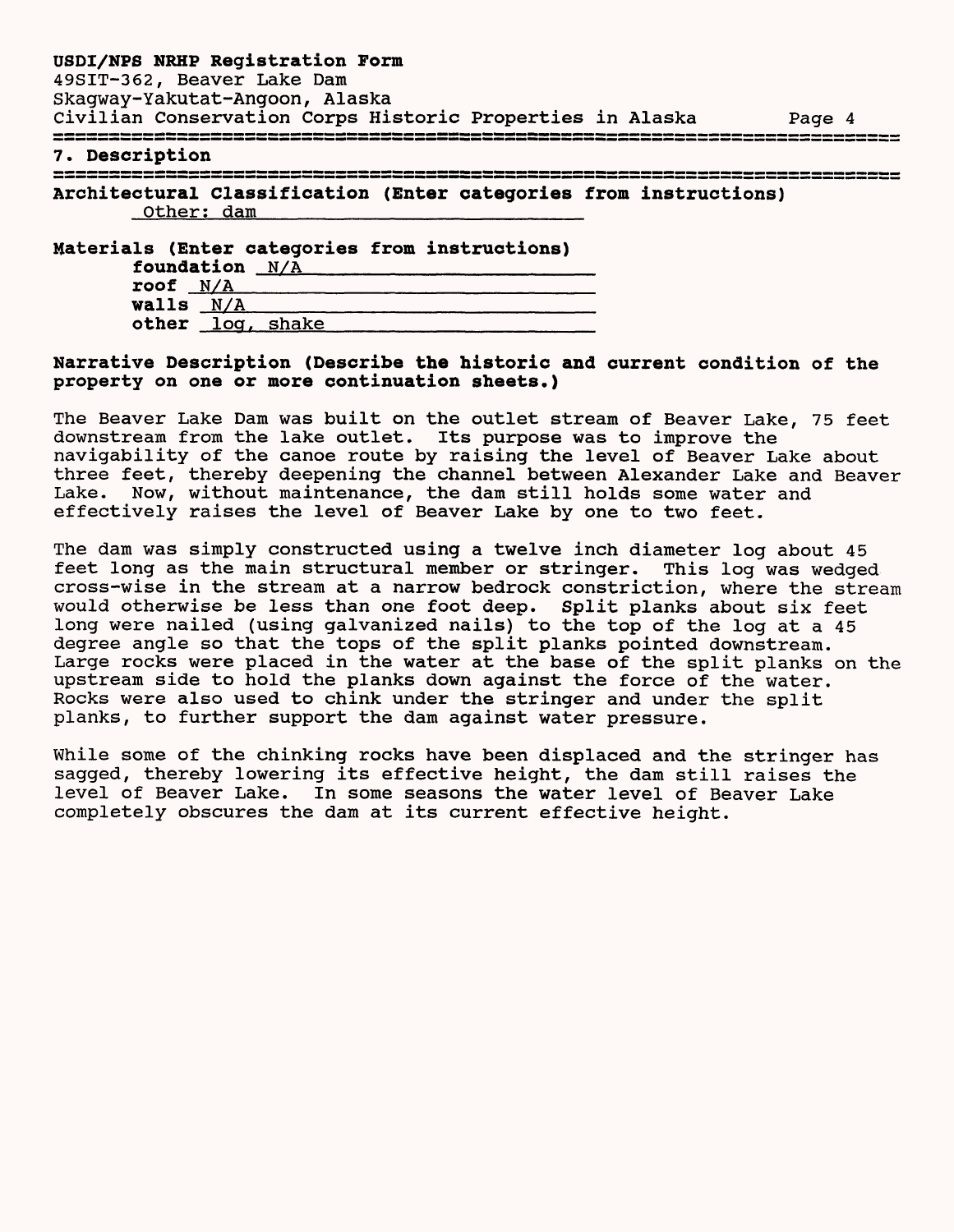| 49SIT-362, Beaver Lake Dam                        | USDI/NPS NRHP Registration Form<br>Skaqway-Yakutat-Angoon, Alaska<br>Civilian Conservation Corps Historic Properties in Alaska Bage 5                                                                                                                                                  |
|---------------------------------------------------|----------------------------------------------------------------------------------------------------------------------------------------------------------------------------------------------------------------------------------------------------------------------------------------|
|                                                   | 8. Statement of Significance<br>ssa se e e e su se se a va o su va va una se se que de su se su se su se su de con que se se su su su se se se                                                                                                                                         |
|                                                   | Applicable National Register Criteria (Mark "x" in one or more boxes for<br>the criteria qualifying the property for National Register listing)                                                                                                                                        |
| $X$ $A$                                           | Property is associated with events that have made a<br>significant contribution to the broad patterns of our<br>history.                                                                                                                                                               |
| $\blacksquare$ B                                  | Property is associated with the lives of persons significant<br>in our past.                                                                                                                                                                                                           |
| $X$ $C$                                           | Property embodies the distinctive characteristics of a type,<br>period, or method of construction or represents the work of<br>a master, or possesses high artistic values, or represents a<br>significant and distinguishable entity whose components lack<br>individual distinction. |
| $\blacksquare$                                    | Property has yielded, or is likely to yield information<br>important in prehistory or history.                                                                                                                                                                                         |
|                                                   | Criteria Considerations (Mark "X" in all the boxes that apply.)<br>N/A                                                                                                                                                                                                                 |
| $\overline{\phantom{a}}$ $\overline{\phantom{a}}$ | owned by a religious institution or used for religious<br>purposes.                                                                                                                                                                                                                    |
| $\overline{B}$                                    | removed from its original location.                                                                                                                                                                                                                                                    |

- C a birthplace or a grave.
- D a cemetery.
- E a reconstructed building, object, or structure.
- F a commemorative property.
- G less than 50 years of age or achieved significance within the past 50 years.

Areas of Significance (Enter categories from instructions) Entertainment/Recreation\_\_\_\_ Architecture

Period of Significance 1933-1937

Significant Dates 1936

Significant Person (Complete if Criterion B is marked above)  $N/A$ 

Cultural Affiliation N/A\_\_\_\_\_\_\_\_\_\_\_\_\_\_\_\_\_\_\_\_\_\_

Architect/Builder Civilian Conservation Corps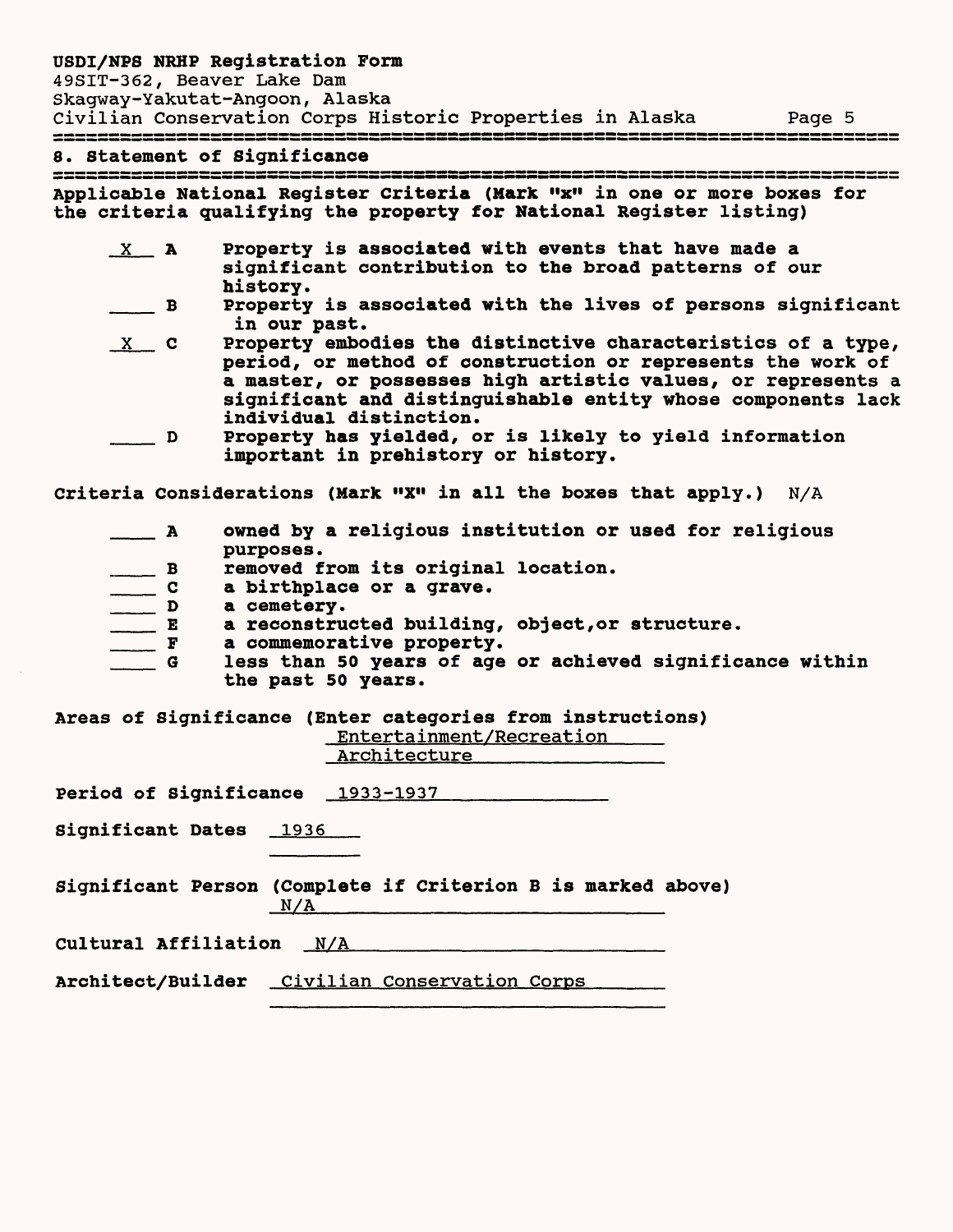| USDI/NPS NRHP Registration Form<br>49SIT-362, Beaver Lake Dam<br>Skaqway-Yakutat-Angoon, Alaska                                                                                                                                                                                                                                                                                                                                                                                                    |
|----------------------------------------------------------------------------------------------------------------------------------------------------------------------------------------------------------------------------------------------------------------------------------------------------------------------------------------------------------------------------------------------------------------------------------------------------------------------------------------------------|
| Civilian Conservation Corps Historic Properties in Alaska<br>Page 6<br><u>. 1992 - 1993 - 1993 - 1993 - 1993 - 1995 - 1995 - 1995 - 1995 - 1996 - 1996 - 1996 - 1996 - 1996 - 1996 - 19</u><br>ست میں اس میں سے اسے میں میں کہا کہ میں سے بھی اس میں اس میں سے دیوں کی اس میں میں میں ہیں۔<br>سے سب میں سے میں اس میں سے اس میں میں سے بھی اس میں اس میں میں سے میں اس میں اس میں میں اس میں اس میں اس                                                                                             |
| 8. Significance (continued)<br>ہے ہیں سے دین کی بین چین ابن ابن بین بین نیک بات دی بنین سا میں ہیں سن سن کہ اُپن سن دنی لیں ابن بین ہوں کہ نئ<br>کہ دنی سے دنیا ملک کہ سن سن لیل پری کی ایل ایل پین اپنی میں دن سے سن میں کو اس میں سن کی سے بھی سے سے سن سے دن<br>محلة ملكة الألام للربية الألك بالألام للإيم الربية جانبه فكان ضاعة فلها ليها الألام فكان فكل خاص الألام الألام<br>ويحمل منابع المركز التي تقليل الألم الألم المركز المركز المركز المركز المركز المركز الألم الألم المركز المركز |
| Narrative Statement of Significance (Explain the significance of the<br>property on one or more continuation sheets.)                                                                                                                                                                                                                                                                                                                                                                              |
| The Beaver Lake Dam was designed and built in 1936 as an integral part of<br>the Admiralty Island Civilian Conservation Corps Canoe Route.<br>The dam was<br>intended to raise the level of Beaver Lake and make the channel between<br>Beaver Lake and Alexander Lake more navigable. Although it has sagged over<br>the years and has not been maintained, the dam still functions to increase<br>the height of Beaver Lake.                                                                     |
| ۔<br>اس محمد محمد محمد محمد خدید محمد محمد کسی کامل کریں سروا محمد خدید کریں محمد سبک محمد ساتھ محمد محمد محمد محمد<br>استعمال محمد محمد خدمت محمد محمد کسی کامل کردن کامل محمد خدمت کامل محمد است کامل محمد است کامل محمد محمد محم<br>9. Major Bibliographical References                                                                                                                                                                                                                         |
| (Cite the books, articles, and other sources used in preparing this form on<br>one or more continuation sheets.)<br>Sorensen, Conner<br>Chronology of Hasselborg Lake CCC Work. Manuscript on file,<br>1989<br>Admiralty Island National Monument, Juneau.                                                                                                                                                                                                                                         |
| See Multiple Property Documentation Form                                                                                                                                                                                                                                                                                                                                                                                                                                                           |
| Previous documentation on file (NPS) N/A<br>preliminary determination of individual listing (36 CFR 67) has been<br>requested.<br>__ previously listed in the National Register<br>__ previously determined eligible by the National Register<br>designated a National Historic Landmark<br>recorded by Historic American Buildings Survey<br>$\overline{\phantom{a}}$<br>recorded by Historic American Engineering Record #                                                                       |
| Primary Location of Additional Data<br>State Historic Preservation Office                                                                                                                                                                                                                                                                                                                                                                                                                          |

 $\label{eq:2.1} \frac{1}{\sqrt{2}}\int_{\mathbb{R}^3} \frac{1}{\sqrt{2}}\left(\frac{1}{\sqrt{2}}\right)^2\frac{1}{\sqrt{2}}\left(\frac{1}{\sqrt{2}}\right)^2\frac{1}{\sqrt{2}}\left(\frac{1}{\sqrt{2}}\right)^2\frac{1}{\sqrt{2}}\left(\frac{1}{\sqrt{2}}\right)^2.$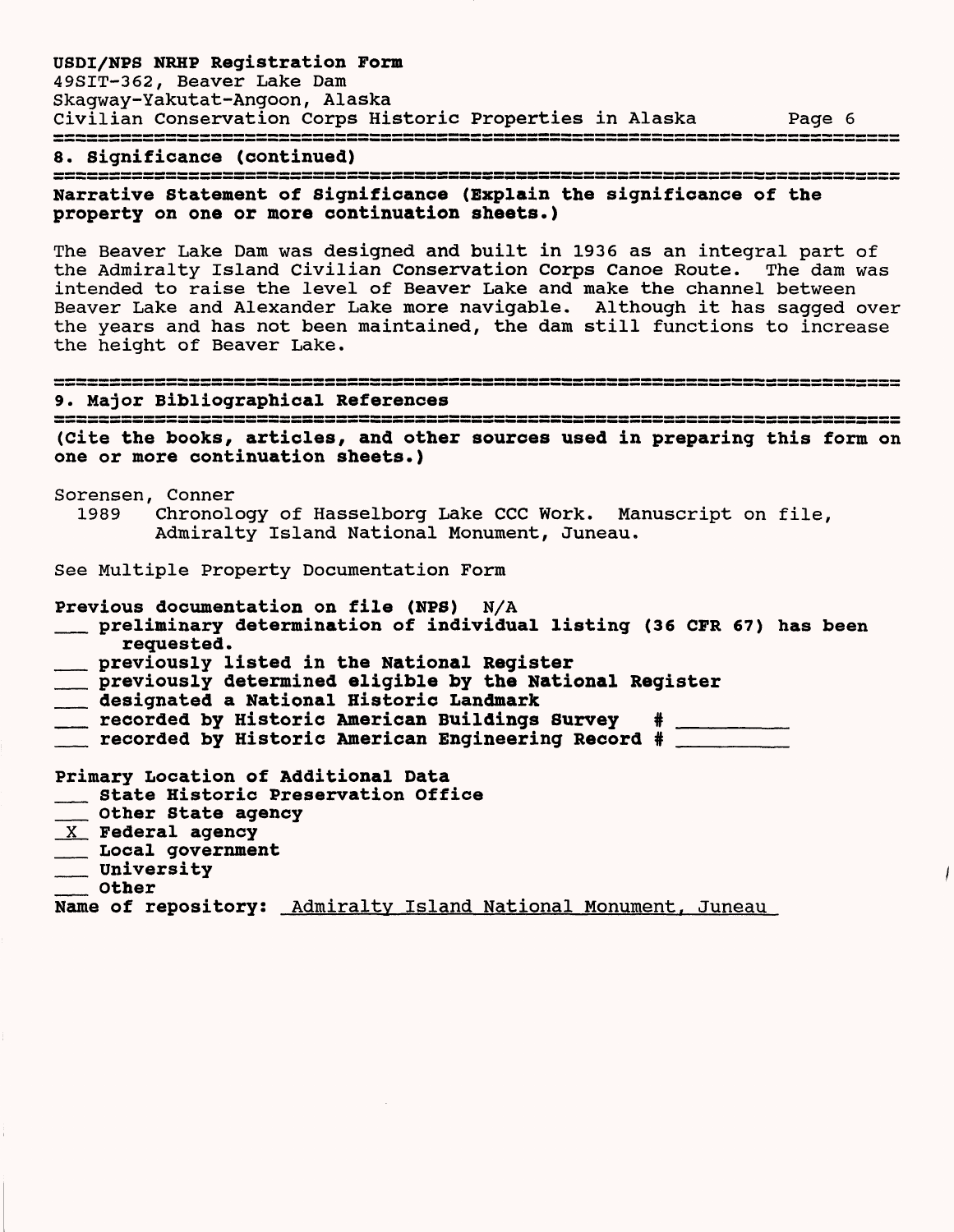| USDI/NPS NRHP Registration Form<br>49SIT-362, Beaver Lake Dam<br>Skaqway-Yakutat-Angoon, Alaska |        |
|-------------------------------------------------------------------------------------------------|--------|
| Civilian Conservation Corps Historic Properties in Alaska                                       | Page 7 |
| 10. Geographical Data                                                                           |        |
| Acreage of Property less than 1 acre                                                            |        |

### UTM References (Place additional UTM references on a continuation sheet)

Zone Easting Northing Zone Easting Northing<br>1 08 546600 6392600 3  $\frac{1}{2}$   $\frac{08}{4}$   $\frac{546600}{6392600}$  3  $2 - \frac{2}{\sqrt{2}} - \frac{346600}{\sqrt{2}} - \frac{3322600}{\sqrt{2}} - \frac{4}{\sqrt{2}} - \frac{2}{\sqrt{2}} - \frac{2}{\sqrt{2}} - \frac{2}{\sqrt{2}} - \frac{2}{\sqrt{2}} - \frac{2}{\sqrt{2}} - \frac{2}{\sqrt{2}} - \frac{2}{\sqrt{2}} - \frac{2}{\sqrt{2}} - \frac{2}{\sqrt{2}} - \frac{2}{\sqrt{2}} - \frac{2}{\sqrt{2}} - \frac{2}{\sqrt{2}} - \frac{2}{\sqrt{2}} - \frac{2}{\sqrt{2}} - \frac{2}{\sqrt{2$ 

## Verbal Boundary Description (Describe the boundaries of the property.)

The Beaver Lake Dam is a linear feature 45 feet long and 6 feet wide, but its natural context includes the creek vicinity within sight, about 100 feet downstream and 100 feet upstream, and 50 feet up either creek bank, all occurring in a small circumscribed area of less than one acre in the NW 1/4 of the NE 1/4 of Section 34, Township 48 South, Range 69 East, Copper River Meridian.

## Boundary Justification (Explain why the boundaries were selected.)

The Beaver Lake dam boundary includes the dam itself and the natural environment within eyesight of a person standing near the dam.

#### 

11. Form Prepared By name/title Charles M. Mobley. President

organization Charles M. Mobley & Associates

date September 28, 1992

street & number 200 West 34th St., #534

**telephone** (907) 653-1937\_\_\_\_\_\_\_\_\_\_\_

city or town Anchorage\_\_\_\_\_\_\_\_\_\_\_\_\_\_\_ state AK zip code 99503

Property Owner<br>===============================

(Complete this item at the request of the SHPO or FPO.)

name USDA Forest Service, Admiralty Island National Monument \_\_\_\_\_\_

street & number 8465 Old Dairy Road

telephone (907) 789-8751

city or town Juneau\_\_\_\_\_\_\_\_\_\_\_\_\_\_\_\_\_\_\_ state AK zip code 99802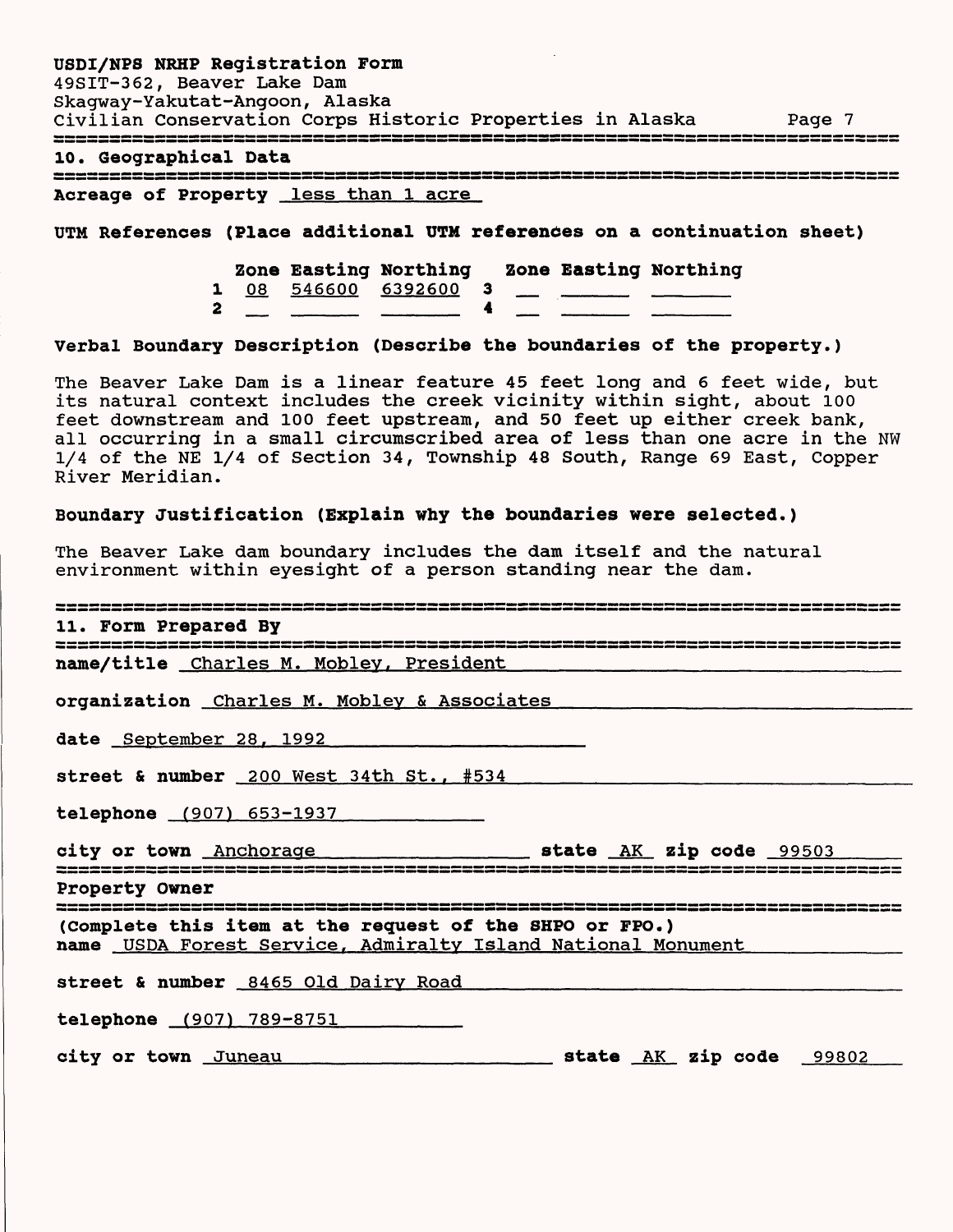49SIT-362, Beaver Lake Dam Skagway-Yakutat-Angoon, Alaska Civilian Conservation Corps Historic Properties in Alaska Page 8

**NATIONAL REGISTER OF HISTORIC PLACES CONTINUATION SHEET**

Section Photograph identification

1. 49SIT-362, Beaver Lake Dam Civilian Conservation Corps Historic Properties in Alaska Admiralty Island Civilian Conservation Corps Canoe Route, 1933-1937 Skagway-Yakutat-Angoon, Alaska Charles M. Mobley 8/10/92 (frame is labeled with incorrect date) Admiralty Island National Monument, Juneau Looking south at dam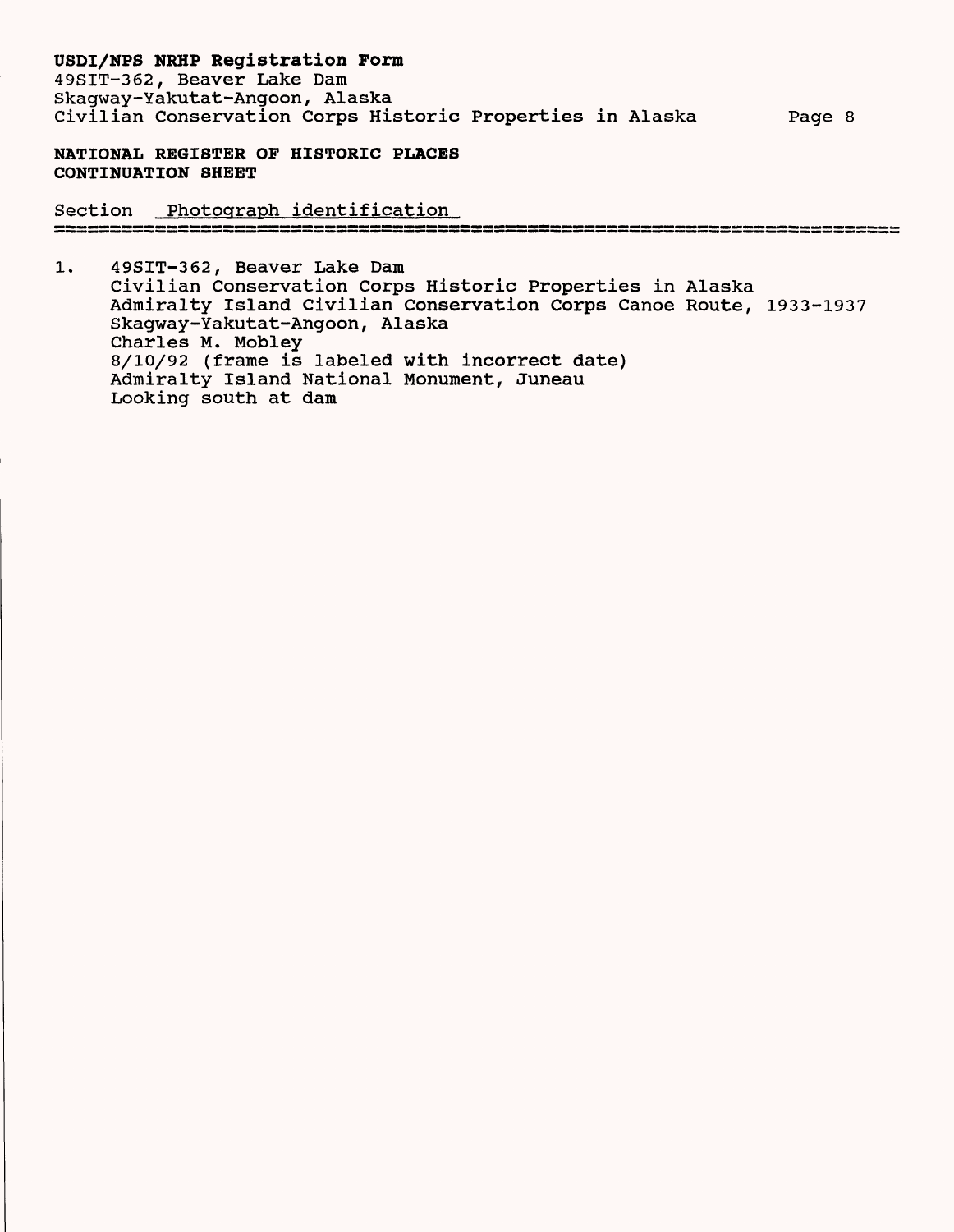